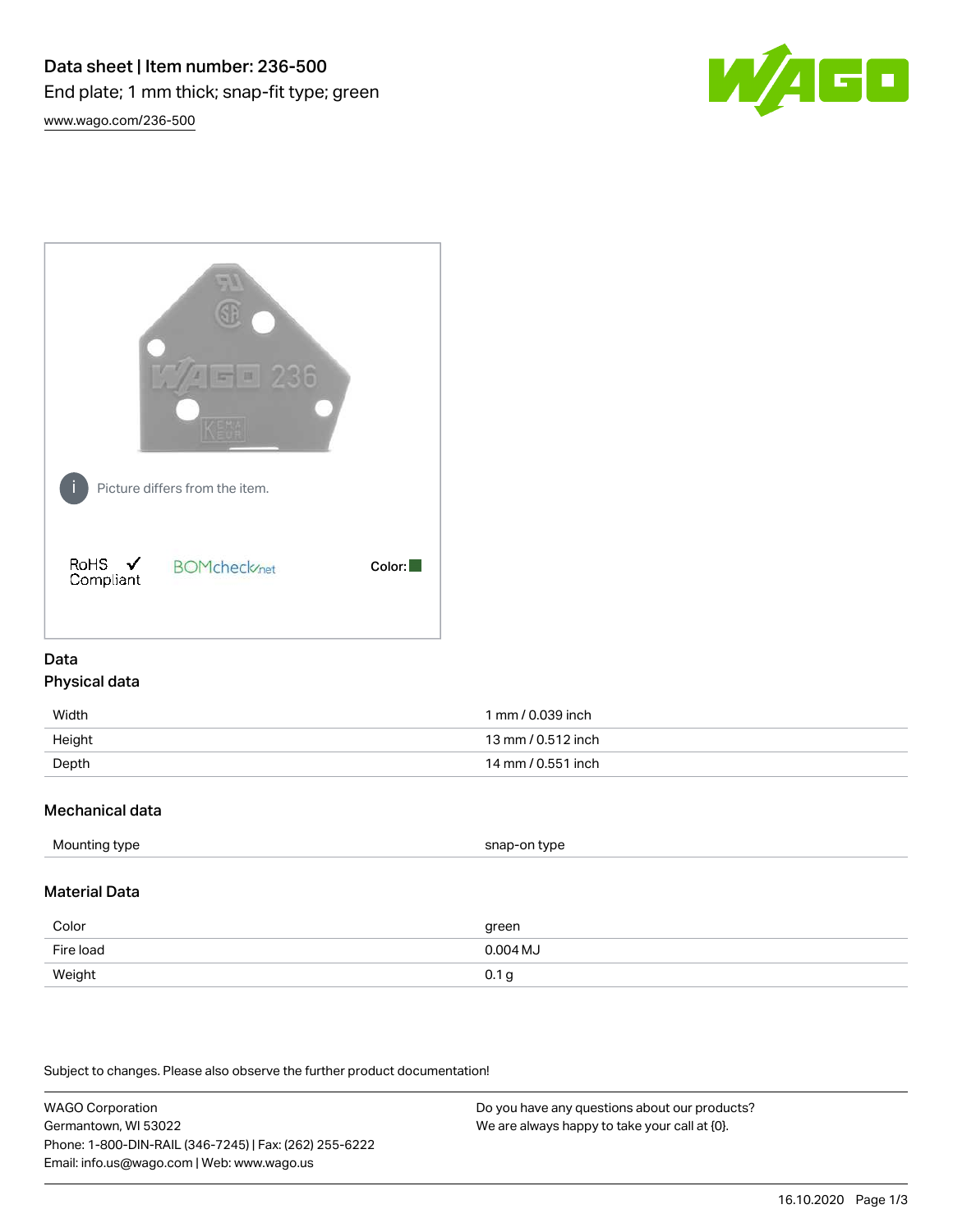

### Commercial data

| Product Group         | 4 (Printed Circuit) |
|-----------------------|---------------------|
| Packaging type        | <b>BOX</b>          |
| Country of origin     | CН                  |
| GTIN                  | 4044918185851       |
| Customs tariff number | 85389099990         |

## Approvals / Certificates

#### Ship Approvals

| Logo          | Approval            | <b>Additional Approval Text</b> | Certificate<br>name |
|---------------|---------------------|---------------------------------|---------------------|
| 0             | BV                  | IEC 60998                       | 11915/D0            |
| <b>BUNEAU</b> | Bureau Veritas S.A. |                                 | BV                  |

# **Counterpart**

| <b>Downloads</b><br>Documentation |             |               |          |
|-----------------------------------|-------------|---------------|----------|
| <b>Additional Information</b>     |             |               |          |
| Technical explanations            | Apr 3, 2019 | pdf<br>3.6 MB | Download |
|                                   |             |               |          |
| <b>CAD files</b>                  |             |               |          |
| CAD data                          |             |               |          |
| 2D/3D Models 236-500              |             | <b>URL</b>    | Download |
| <b>CAE</b> data                   |             |               |          |
| EPLAN Data Portal 236-500         |             | <b>URL</b>    | Download |
| ZUKEN Portal 236-500              |             | URL           | Download |
|                                   |             |               |          |

.<br>Subject to changes. Please also observe the further product documentation!

WAGO Corporation Germantown, WI 53022 Phone: 1-800-DIN-RAIL (346-7245) | Fax: (262) 255-6222 Email: info.us@wago.com | Web: www.wago.us Do you have any questions about our products? We are always happy to take your call at {0}.